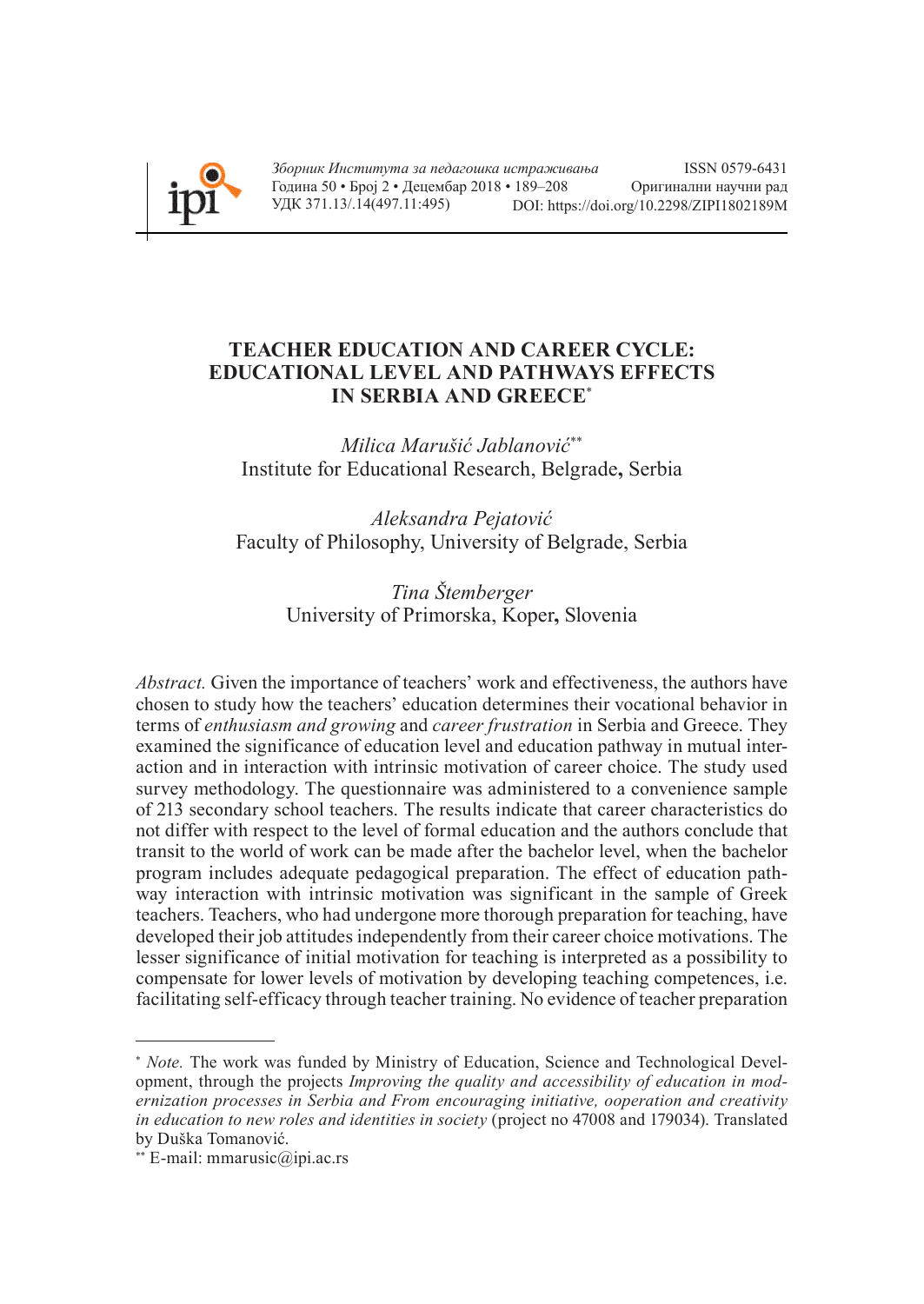effects was found in the Serbian sample, indicating that teachers educated according to the old system pathways cannot be expected to achieve different job attitude. *Key words*: teacher education, enthusiastic and growing stage, career frustration stage, Serbia, and Greece, comparative study.

## **INTRODUCTION**

Given the amount of resources invested in teacher education and the great importance of their work, it goes without saying that the significance of the issue of the suitable way of preparing teachers for the successful fulfillment of their professional roles has not been waning. There is an international trend to improve teacher education by raising the level of teacher education, as well as by fostering undergraduate education in pedagogy and content domains (Mullis, Martin & Loveless, 2016). The authors have chosen to study the importance of educational pathways and the level of formal education for the teacher career cycle. The research was performed in two countries, Serbia and Greece, where systems of teacher preparation are similar, allowing drawing mutually relevant conclusions, but are still different enough to provide opportunities for learning and formulating recommendations.

## Initial Teacher Education in Greece and Serbia

In Greece, the issue of teacher education is solved in a complex way, and there are considerable variations in the way teachers are prepared for work. Subject teachers must complete bachelor studies at faculties, and almost every faculty can be a teacher education faculty. A minimum of pedagogical preparedness required of teachers is laid down in the law (Νόμος 3848/2010, άρθρο 2 παρ.3 και 4). Teachers of general education subjects are educated at different faculties offering psychological, pedagogical and/or didactic contents through several compulsory and elective courses. Consequently, the level of pedagogical preparedness can vary significantly (Marušić, 2013). On the other hand, there are departments in Greece specialized in teacher education for certain technical subjects. Departments for teachers-engineers at Faculties for Pedagogical and Technological Education (FPTE) simultaneously train students in teaching and in vocational competences from the beginning of their studies. Furthermore, a significant number of teachers teaching vocational subjects passed a one-year pedagogical study course at an FPTE after completing their studies in a certain professional field. These 1-year programmes of pedagogical training, further training or specialization for in-service or prospective teachers have been designed to prepare teachers after they have gained a degree at faculty that does not provide pedagogical competences.

Both the level of education and the extent of pedagogical and didactic preparation differ significantly among subject teachers employed in schools in Serbia. Namely, the diploma of the relevant faculty department sufficed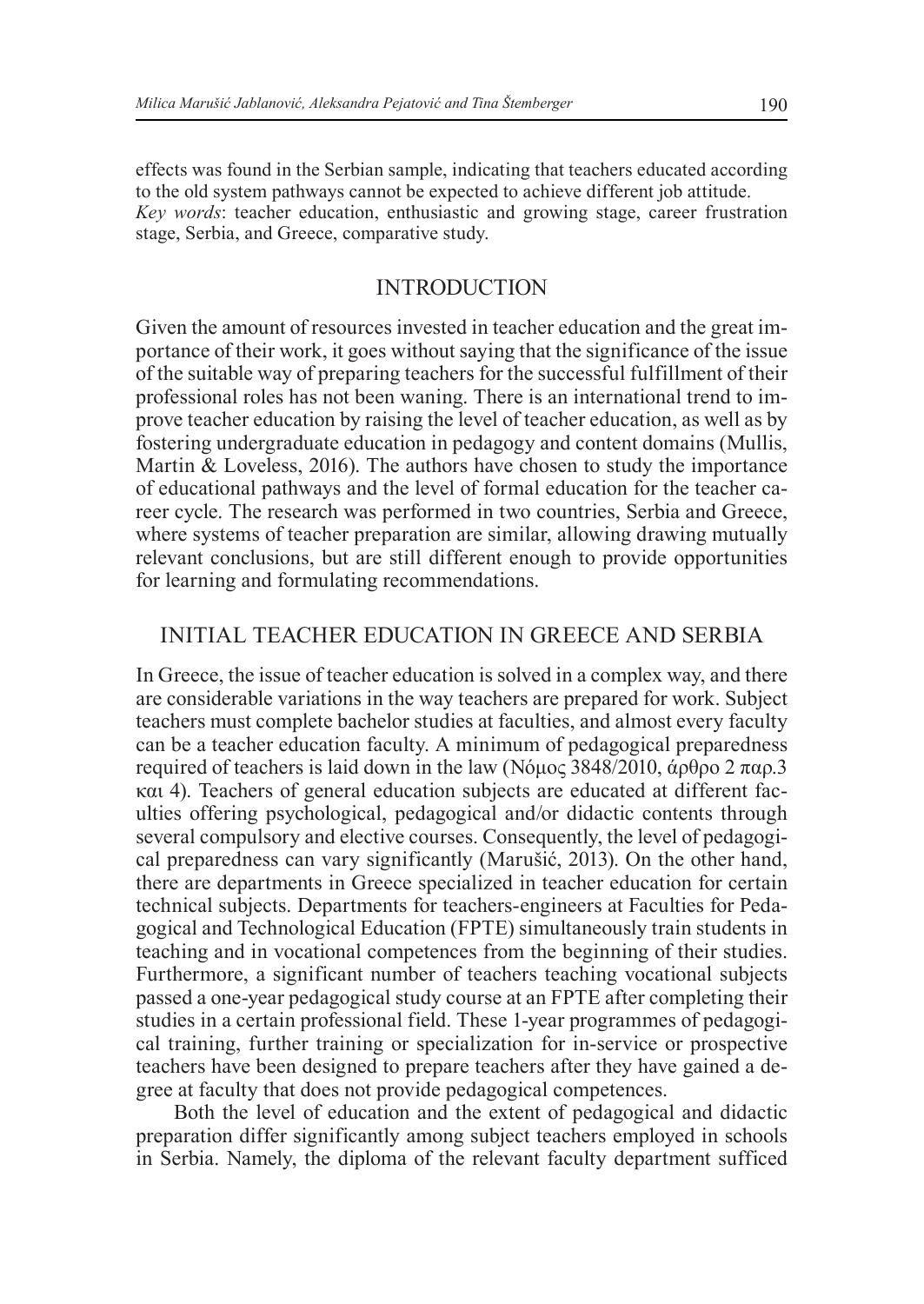for employment in school until 2009; mandatory pedagogical preparation had not been required by law. The students therefore tended to enroll in departments enabling both their employment in science and economy and mobility to schools. Due to the low interest in teaching departments, the elementary and secondary school subject teachers were, at the time, often employed without theoretical or practical pedagogical education. On the other hand, education of teachers teaching general education subjects (such as Math, mother tongue, Biology, Chemistry, History) included a certain number of subjects in the field of education sciences (Psychology, Pedagogy, Didactics) depending on the faculty department and the students' choice. In this way, the teachers of the same subject within the group of general education subjects had significantly different levels of preparation for teaching. Some changes were introduced into teacher education in 2009. The law (Zakon o osnovama sistema obrazovanja i vaspitanja, 2009) raised the mandatory level of education from bachelor studies to master studies and defined the mandatory framework of pedagogical competences. The change introduced to the contents of initial education reflected differently on teachers, who had studied at different departments, given that almost every faculty is accredited to educate future teachers. The standardization of competences for the teaching profession carried out in Serbia (Standardi kompetencija za profesiju nastavnika..., 2011) corresponds to the description of the teachers' work. Thus, the Serbian education law now lays down the teaching entry requirements, in terms of the requisite education, with certain varieties, and standards of competencies necessary for performing this profession, based on the analysis of teacher work. However, although teachers covered by the research subsample in Serbia had not been prepared for teacher work pursuant to the valid legislation, certain pathways of their educational pre-history can be distinguished.

The analysis of teacher education contents has led us to identify three pathways of teacher education on samples of teachers in Serbia and Greece: *non-teaching*, *semi-teaching* and *teaching*. The description of their characteristics is given in Table 1.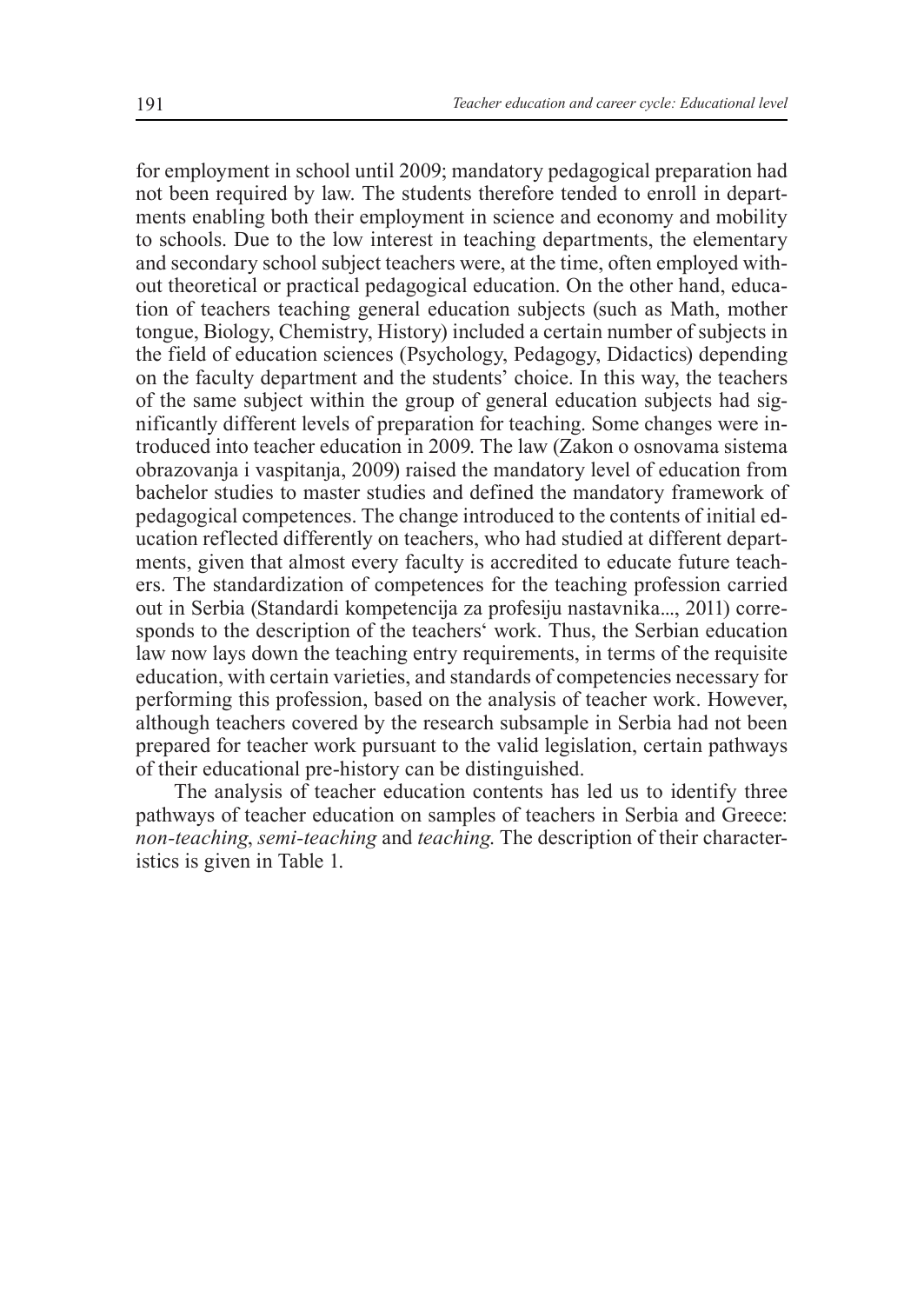| Education pathways |        | Non-Teaching                                                                                                       | Semi-Teaching                                                                                                                                   | Teaching/Psychological<br>and Pedagogical                                                                          |
|--------------------|--------|--------------------------------------------------------------------------------------------------------------------|-------------------------------------------------------------------------------------------------------------------------------------------------|--------------------------------------------------------------------------------------------------------------------|
| Objectives         |        | Acquire scientific knowledge of<br>a particular academic discipline                                                | a particular academic discipline;<br>Acquire scientific knowledge of<br>partial pedagogical preparation                                         | Acquire scientific knowledge of<br>a particular academic discipline<br>and pedagogical preparation                 |
| S                  | serbia | graduate economist, graduate<br>graduate electrical engineer,<br>lawyer                                            | graduate philologist, graduate<br>chemist, graduate historian                                                                                   | chemistry teacher, mathematics<br>graduate pedagogue, graduate<br>teacher, biology teacher,<br>psychologist        |
| Degree             | Greece | graduate economist, graduate<br>graduate electrical engineer,<br>lawyer, graduate philologist,<br>graduate chemist | graduate philologist, graduate<br>chemist, graduate historian                                                                                   | mechanical engineering teacher,<br>graduate psychologist, graduate<br>electrical engineering teacher,<br>pedagogue |
|                    |        | with/without pedagogical<br>preparation                                                                            |                                                                                                                                                 |                                                                                                                    |
|                    |        |                                                                                                                    |                                                                                                                                                 |                                                                                                                    |
| in this study.     |        |                                                                                                                    | Note. The table represents the most plausible categorization of pathways, according to the analysis of programs and the empirical data obtained |                                                                                                                    |

Table 1: Teaching Pathways in Serbia and Greece *Table 1: Teaching Pathways in Serbia and Greece*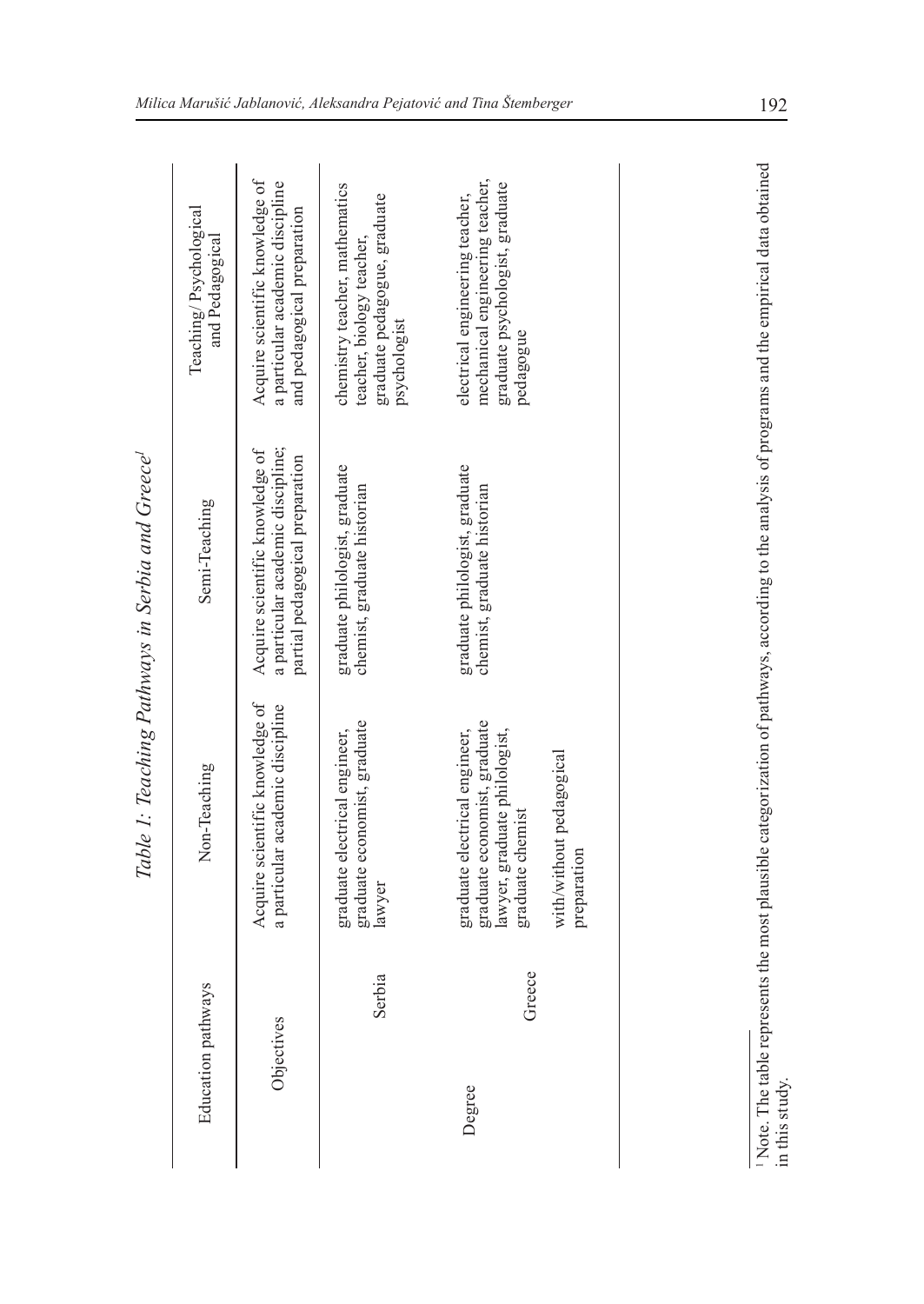The main difference between the categories was noted in the *non-teaching pathway*, since Serbia had no consecutive programs offering thorough formal teacher education to university graduates.

As for the level of education, three broad categories are made: tertiary, non-university degree, tertiary, university degree and postgraduate degree. Tertiary, non-university education exists in both countries, with focus on vocational and applied education, and shorter duration of study program, in comparison to tertiary university education. In Greece tertiary, non-university education is performed in technological education institutes, where studies take 7 to 8 semesters (the last semester is devoted to vocational practice and thesis). University tertiary education has duration from 8 to 12 semesters. In Serbia tertiary, non-university education is performed in high schools of vocational education, with duration of studies 6 semesters. University education has the same duration like in Greece.

Bearing in mind the considerable differences in the way teachers are prepared for this profession and personal and state resources invested in creating postgraduate educated teaching staff, it is reasonable to pose the following question: Do different ways of teacher preparation lead to creating professionals whose job attitudes differ significantly?

## Teacher Education and Career Cycle

The effects of teacher education are observed in line with their career development. Two out of eight stages given in the model of teacher career development by Fessler and Christensen (1992) – the *enthusiastic and growing stage*  and the *career frustration stage* were singled out as the best indicators of the teachers' professional commitment and general attitudes towards their profession. The theoretical model of Fessler and Christensen (1992) proved useful in mapping the career development of teachers (for example Lynn & Woods, 2010; Makela, Hirvensalo & Whipp, 2014; Meister & Ahrens, 2011). In the *enthusiastic and growing* stage, the teachers develop a high level of competence and opt for further professional development. They enjoy working in a school, they want to try out new ideas, and in general, express high job satisfaction. In the stage of *career frustration*, job attitude is characterized by disappointment, questioning one's choice of occupation, potential fluctuation or even a state of burnout (Fessler, 1995). The career cycle stage proved to be a key moderator of teacher effectiveness (Day *et al*., 2006), the fact that emphasizes the importance of achieving more auspicious career flow.

When it comes to the impact of initial teacher education on the characteristics of their career cycle, the authors have found no study directly interlinking these two concepts during their review of literature. Nevertheless, there are research results that confirm the importance of teacher education for work satisfaction, retention and job outcomes. Darling-Hammond (2000) found that teachers better prepared for the job were more self-confident and success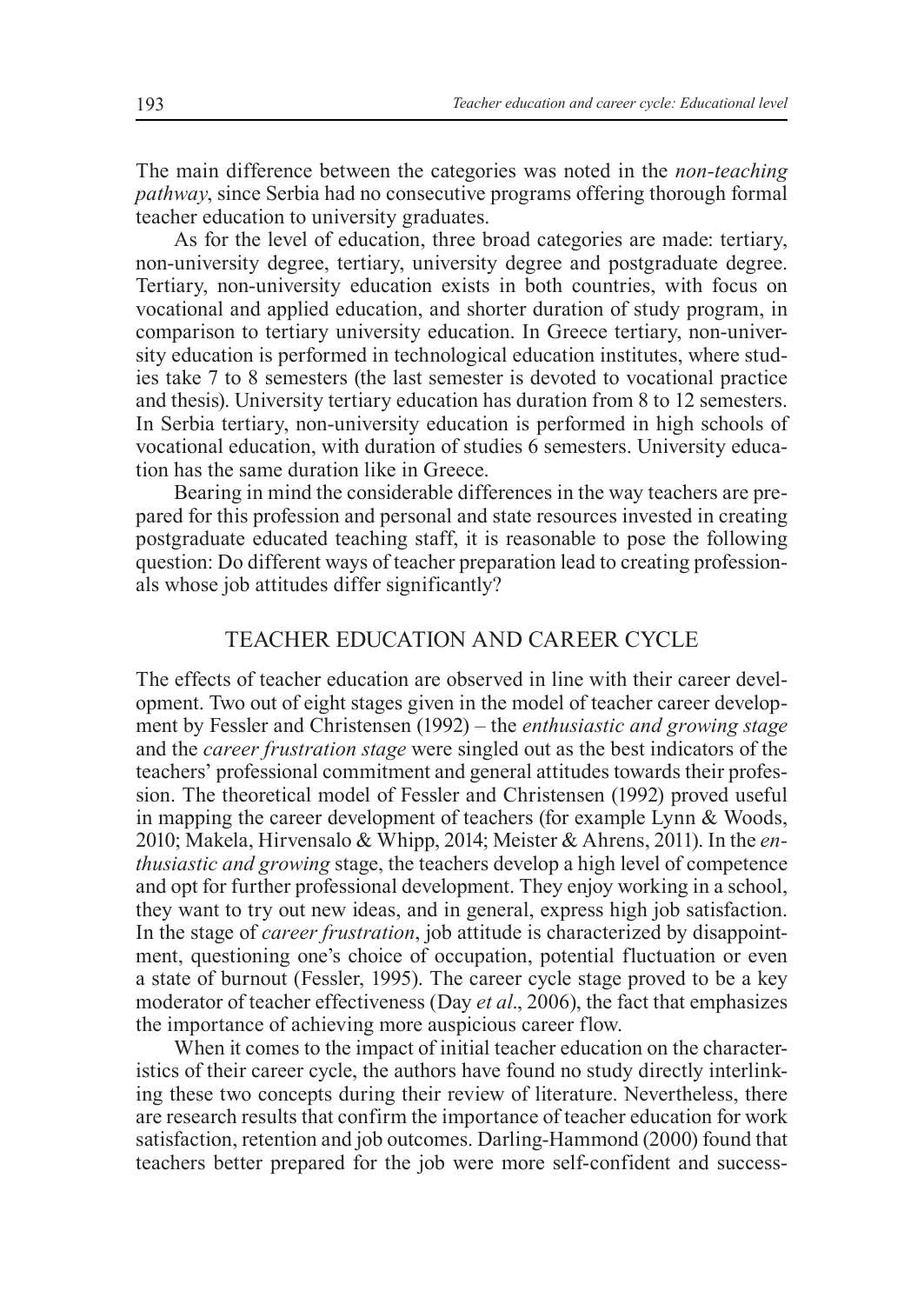ful. Another study indicated that uncertified teachers were less effective than standard certified teachers, when their years of experience and work settings were similar (Darling-Hammond *et al*., 2005), which is in line with other studies underlying the importance of teacher education and certification (Betts, Rueben & Dannenberg, 2000; Wilson, Floden, & Ferrini-Mundy, 2001). In many European countries, young people rarely choose teaching studies and often leave work at school after they have had their first independent experiences. However, teachers who felt prepared, more often remained loyal to the chosen profession (LaTurner, 2002; Zientek, 2007, according to Rots, Aelterman, Devos & Vlerick, 2010).

The study of the relationship between teacher education and characteristics of their career cycle becomes particularly interesting when placed in the context of functions of basic university education. This level of education "… provides full professional socialization – the acquisition of essential knowledge and skills, norms, standards and values necessary to work in one field. Only through basic university education can one establish a professional identity and his sacred and profane face" (Bernstein, according to: Despotović, 2010: 57). Therefore, one can expect different job attitudes among teachers with different initial educational orientations.

As per factors determining the teachers' professional commitment, the authors would like to draw attention to the results indicating the importance of intrinsic motivation of career choice. Marso and Piggie (Marso & Piggie, 1997) showed that only individuals who had chosen teaching as their vocation – out of desire to be teachers, were more likely to remain in the profession. Watt and Richardson (2008) found that intrinsic motivation for doing the teaching job and the presence of altruistic motives differ among the clusters of teachers identified on the basis of planned effort and persistence in teaching profession and professional development aspirations. The author (Marušić, 2014) confirmed that, in Serbian secondary schools, intrinsic motivation had major effect on teacher career cycle characteristics. This is why the authors decided to include the intrinsic motivation interactions with teacher education in order to grasp a clear picture of education effects on the career cycle characteristics.

Our analysis shows that there are three main educational pathways to be distinguished in both the Serbian and Greek systems (*non-teaching* (with two subgroups in Greece)*, semi-teaching* and *teaching*). Also, we have grouped the levels of education in three broad categories – tertiary, non-university degree (TNE), tertiary, university degree and postgraduate degree. The objective of this study was to determine the relationship between the teachers' *education levels* and *pathways,* their mutual interaction and their interaction with *intrinsic motivation of career choice,* on the one hand*,* and with *career cycle* characteristics, on the other. We intended to describe the job attitude differences between teachers prepared in different ways in view of the fact that professional choice motivation plays a major role in career cycle development.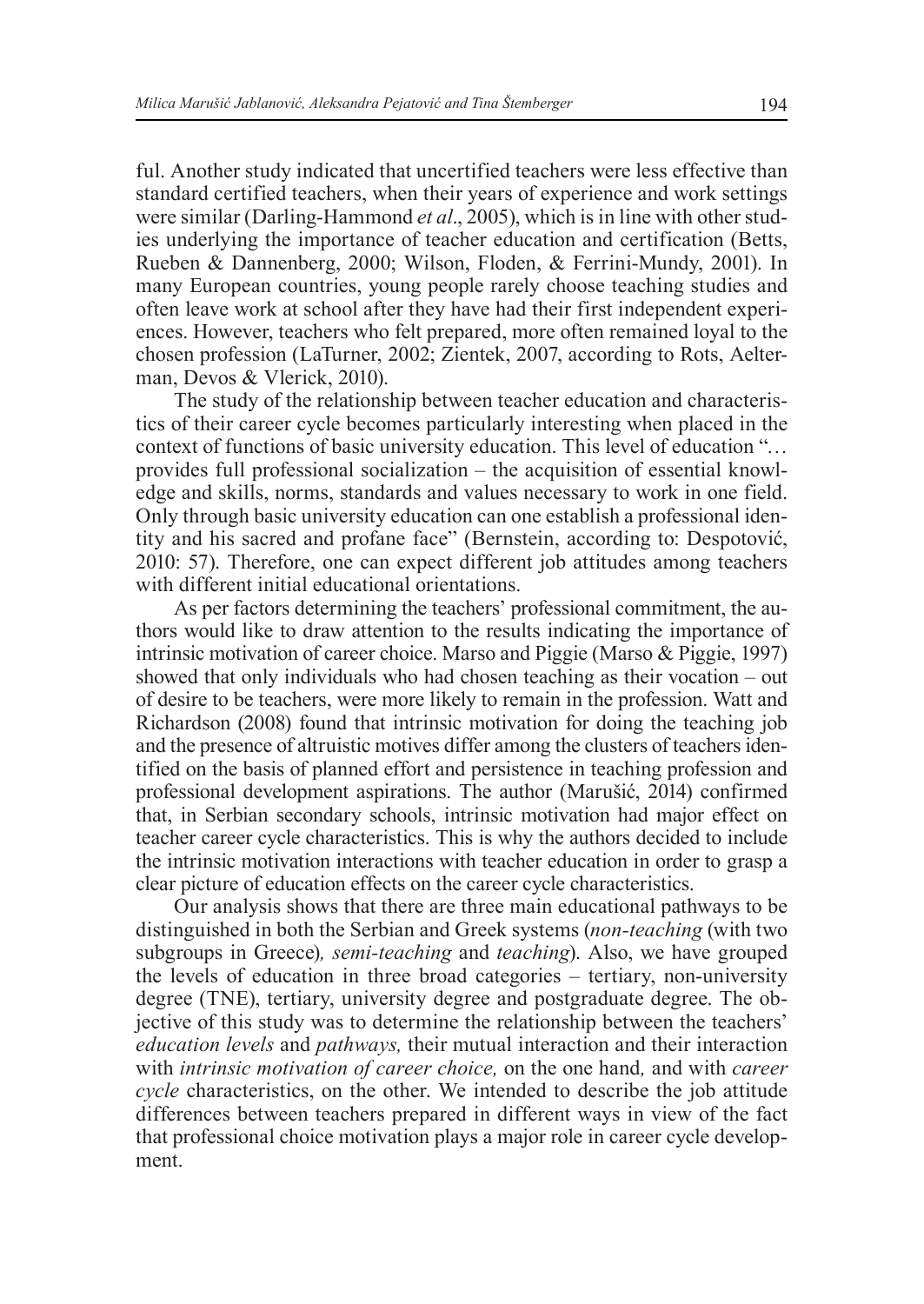## **METHODOLOGY**

### *Sample*

The sample, which according to its characteristics is convenient and comprised 213 teachers: 107 employed in lyceums in five Greek cities and 106 working in secondary schools in four Serbian cities. All the respondents were employed in regular secondary schools enabling their students' access to tertiary education. The teachers thus worked with students from the mainstream population of a similar age, facilitating comparison of the subsamples. Teachers of both sexes were included – women accounted for 57% of the respondents, in line with the usual greater representation of women in the teaching population. All age groups were represented (from 24 to 65 years old, average  $age - 42$ ) and the respondents had different lengths of teaching service (less than 10 years – 46%, 11 to 20 years – 31%, over 20 years – 23%, on average 11 years of service). The majority of teachers had a faculty diploma (58% in Greece, 76% in Serbia), and the smallest percentage had tertiary non-university education (7% Serbia, 19% Greece). The rest of the respondents had postgraduate education (Serbia 16%, Greece 22%). As for the educational pathways, the majority of Serbian sample teachers belonged to the non-teaching group (59%), whereas the share of such teachers in Greece stood at 41%; the fewest respondents in both countries (11%) belonged to the teaching pathway group.

## *Method and instrument*

The present study applied the survey methodology. The data were gathered via a questionnaire designed for the purpose of doctoral dissertation (Marušić, 2013). The instrument was administered to both Greek and Serbian teachers successively during 2013 and 2014. It examined socio-demographic variables, career choice, characteristics of the career cycle and professional development. The *education pathway* was determined by the responses to an open-ended question (the respondents were asked to name the faculty and department they had attended), by the responses to a closed-ended question about teaching-related subjects the respondents had studied, as well as by their response to a question about completed pedagogical courses at the Greek FPTE. The respondents' *education level* was determined by their responses to a closedended question about the highest level of education they had acquired.

*Intrinsic motivation of career choice* was measured by using the items related to: interests, abilities, personality traits and love for work with children; Cronbach α for the Serbian subsample stood at .89 and for the Greek subsample at .86. The items used to measure career choice motivation take form of a five-point Likert scale as well as the items that measure career cycle characteristics.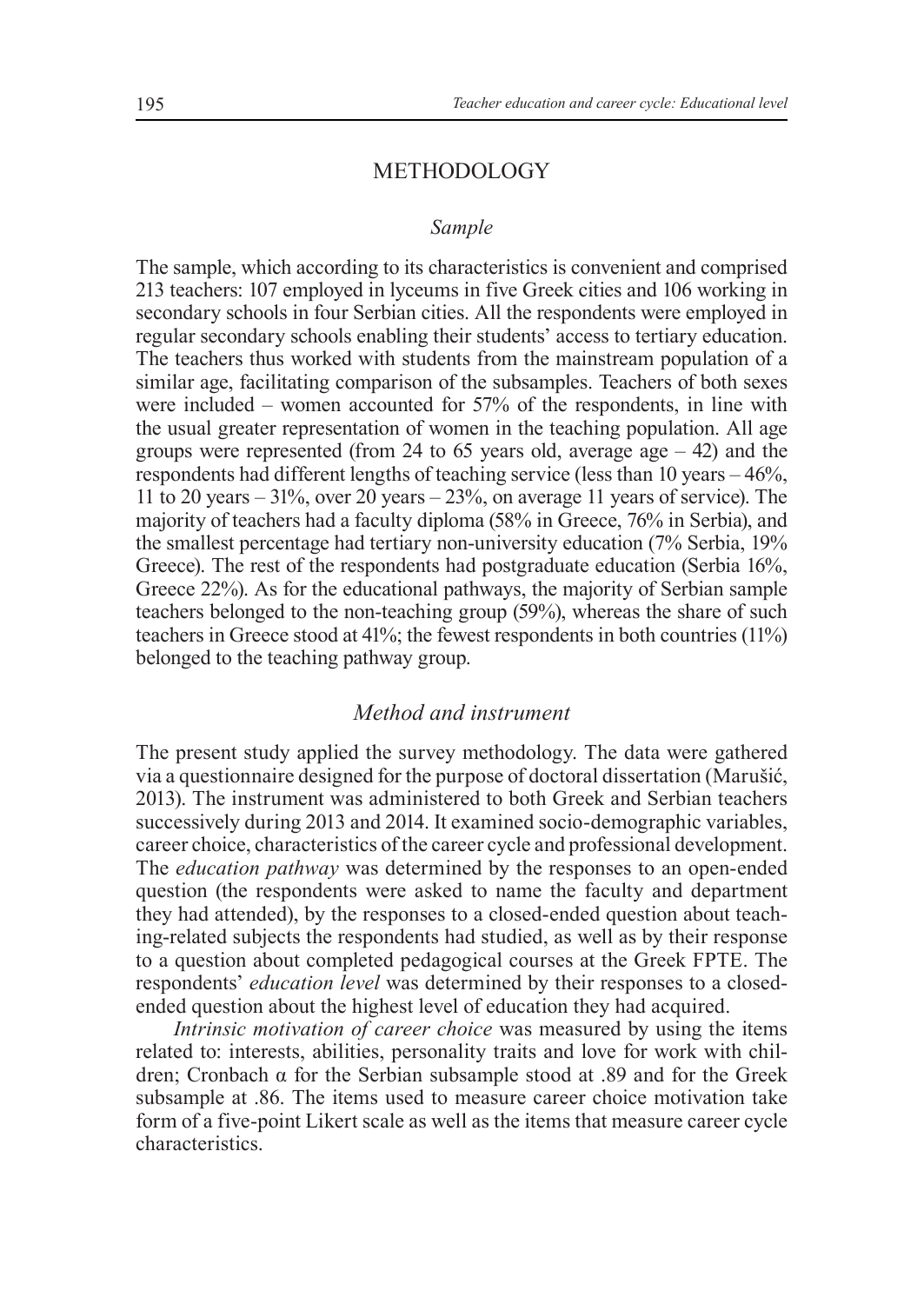The *enthusiastic and growing stage* was measured by the following indicators: doing one's best on the job, investing time in professional development, enjoying preparation for class, seeking satisfaction in additional work activities, doing the job with enthusiasm. Reliability was satisfactory, with Cronbach α standing at 0.78 for the Greek subsample and at .76 for the Serbian subsample.

*Career frustration* indicators included: expressed job dissatisfaction, potential fluctuation, the feelings of disappointment, fatigue, sickness when entering a classroom. The subscale reached the reliability quotient of .75 for the Greek subsample, and .82 for the Serbian one.

For data analysis the authors used descriptive statistics and MANOVA with dependent variables normalized mean scores of *career frustration* and *enthusiastic and growing*. The prediction was made on the basis of *education level* (TNE, faculty, postgraduate diploma) and *pathway* (teaching, semiteaching and non-teaching, with two subgroups in Greece, based on the FPTE training), their mutual interaction, and their interaction with the normalized mean score of *intrinsic motivation.* 

#### **RESULTS**

#### *Teacher education and career cycle descriptives*

The authors started out by studying the descriptive data on career features of teachers with different education levels and pathways.

| Country | Career Cycle<br>Stage     | TNE M<br>(SD) | Faculty M<br>(SD) | Postgraduate M<br>(SD) |
|---------|---------------------------|---------------|-------------------|------------------------|
| Serbia  | Enthusiasm $\&$<br>growth | 4.17(.57)     | 3.96(.55)         | 3.98(.53)              |
|         | Career<br>frustration     | 1.30(.22)     | 1.61(61)          | 1.31(.37)              |
| Greece  | Enthusiasm $\&$<br>growth | 3.55(.56)     | 3.48(.72)         | 3.56(.67)              |
|         | Career<br>frustration     | 1.85(.67)     | 1.69(.57)         | 1.74(0.66)             |
|         |                           |               |                   |                        |

*Table 2: Career cycle features of teachers with different education levels*

The mean scores obtained in the Serbian subsample do not speak in favor of higher educational levels since the highest score for the enthusiastic and growing stage was obtained in the group of teachers with non-university edu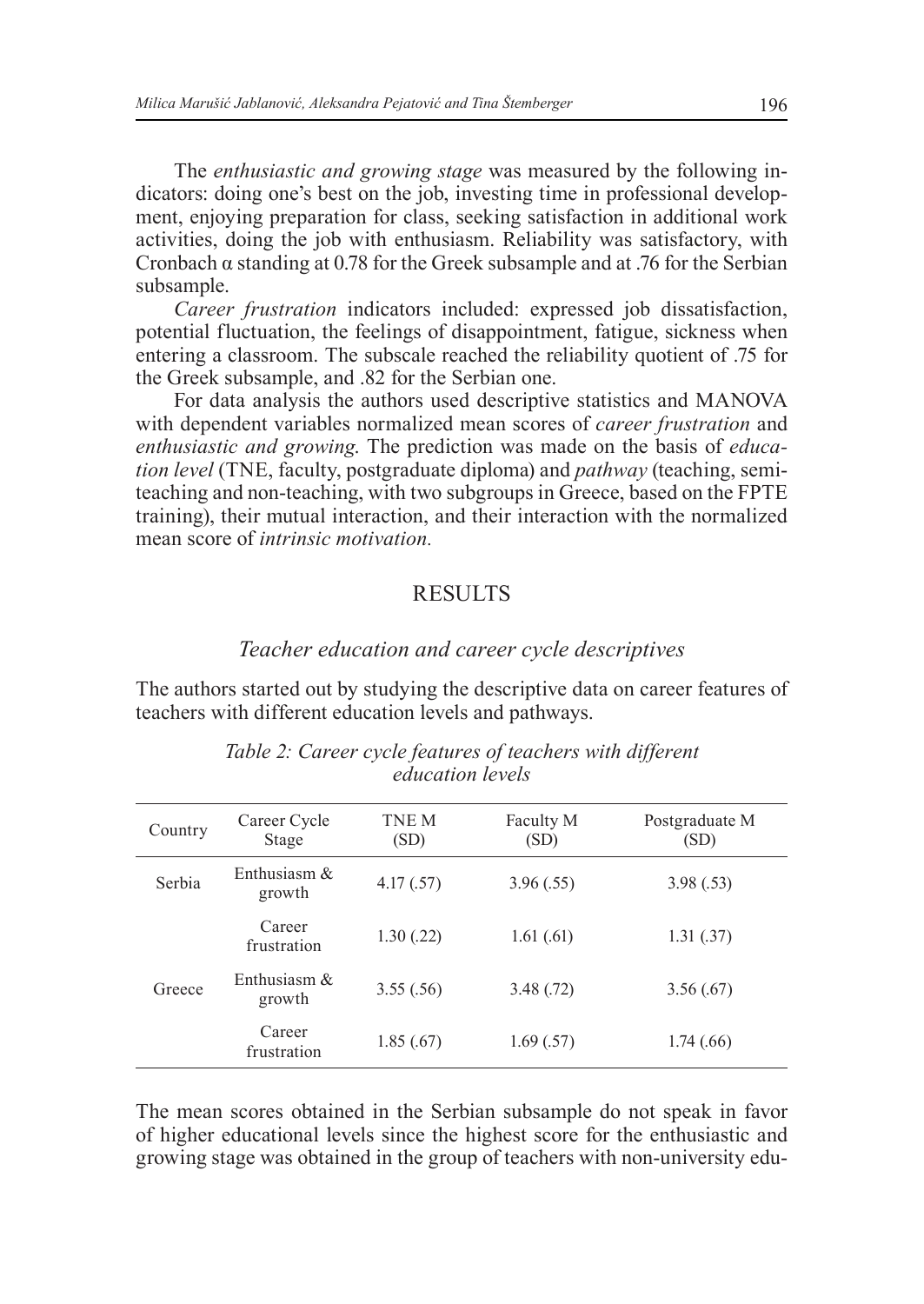cation. A slightly different picture was obtained in the Greek subsample: the teachers with a lower level of education obtained a higher score on the career frustration variable.

|         |                           |                     | Education modality     |                        |                   |
|---------|---------------------------|---------------------|------------------------|------------------------|-------------------|
| Country | Career Cycle<br>Stage     |                     | Non-Teaching M<br>(SD) | Semi-Teaching<br>M(SD) | Teaching<br>M(SD) |
|         |                           | Without<br>training | With<br>training       |                        |                   |
| Serbia  | Enthusiasm<br>$\&$ growth | 3.99(.53)           |                        | 3.93(.54)              | 4.06(.59)         |
|         | Career<br>frustration     | 1.49(0.47)          |                        | 1.63(67)               | 1.48(0.73)        |
| Greece  | Enthusiasm<br>$\&$ growth | 3.70(.61)           | 3.35(.57)              | 3.39(0.73)             | 3.81(.69)         |
|         | Career<br>frustration     | 1.60(.54)           | 1.97(.66)              | 1.74(.54)              | 1.61(0.69)        |

*Table 3: Career cycle features of teachers with different educational pathways*

The values obtained for both career cycle stages are rather similar among teachers with different education pathways in Serbia. In the Greek sample, the descriptors are slightly more diverse, speaking in favor of the teaching career pathway, while teachers belonging to the non-teaching group with pedagogical training seem disadvantaged. The significance of the demonstrated differences will be statistically analyzed below.

# *Teacher education and career development – greek subsample*

The following table indicates the significance of educational preparation in the sample of Greek teachers.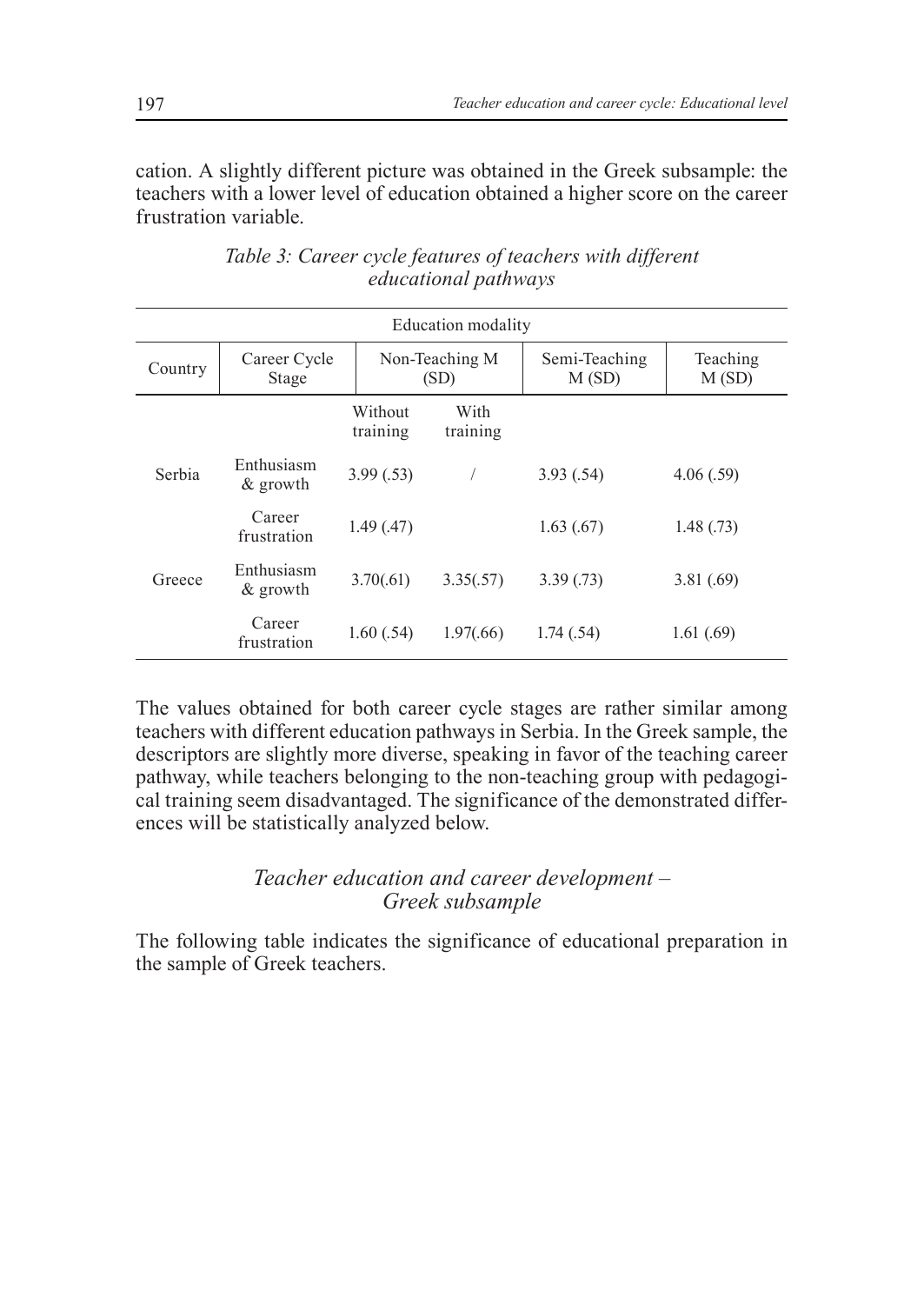| $\ddotsc$<br>$\zeta$                                 | I         |
|------------------------------------------------------|-----------|
| מוסטי רזירום מויסמורומט ממט מסו וסמראפי פטוומט מסיים |           |
|                                                      |           |
|                                                      | יי יוש שט |
|                                                      |           |
|                                                      | İ         |
| Ì                                                    |           |
|                                                      | í         |

| Source                                          | Dependent variable | Type III sum of<br>squares | $\ddot{d}$         | Mean square | 匞      | $\overline{\text{Si}}$ |
|-------------------------------------------------|--------------------|----------------------------|--------------------|-------------|--------|------------------------|
| Corrected Model                                 | Enthusiasm         | $60.985^{a}$               | 48                 | 1.271       | 2.257  | .002                   |
|                                                 | Frustration        | 53.593 <sup>b</sup>        | 48                 | 1.117       | 1.621  | 042                    |
| Intercept                                       | Enthusiasm         | 10.285                     |                    | 10.285      | 18.273 | 000                    |
|                                                 | Frustration        | 4.913                      |                    | 4.913       | 7.131  | 010                    |
| Education pathway                               | Enthusiasm         | 2.739                      | ↶                  | 913         | 1.622  | 195                    |
|                                                 | Frustration        | 1.185                      | 3                  | 395         | 573    | 635                    |
| <b>Education</b> level                          | Enthusiasm         | 1.378                      | $\scriptstyle\sim$ | .689        | 1.224  | 302                    |
|                                                 | Frustration        | 339                        | $\mathcal{C}$      | .169        | 246    | 783                    |
| Intrinsic motivation*<br>Education pathway      | Enthusiasm         | 14.500                     | $\overline{2}$     | 1.208       | 2.147  | .028                   |
|                                                 | Frustration        | 18.331                     | $\overline{c}$     | 1.528       | 2.217  | .023                   |
| Intrinsic motivation*<br><b>Education</b> level | Enthusiasm         | 6.699                      | ∞                  | .837        | 1.488  | .183                   |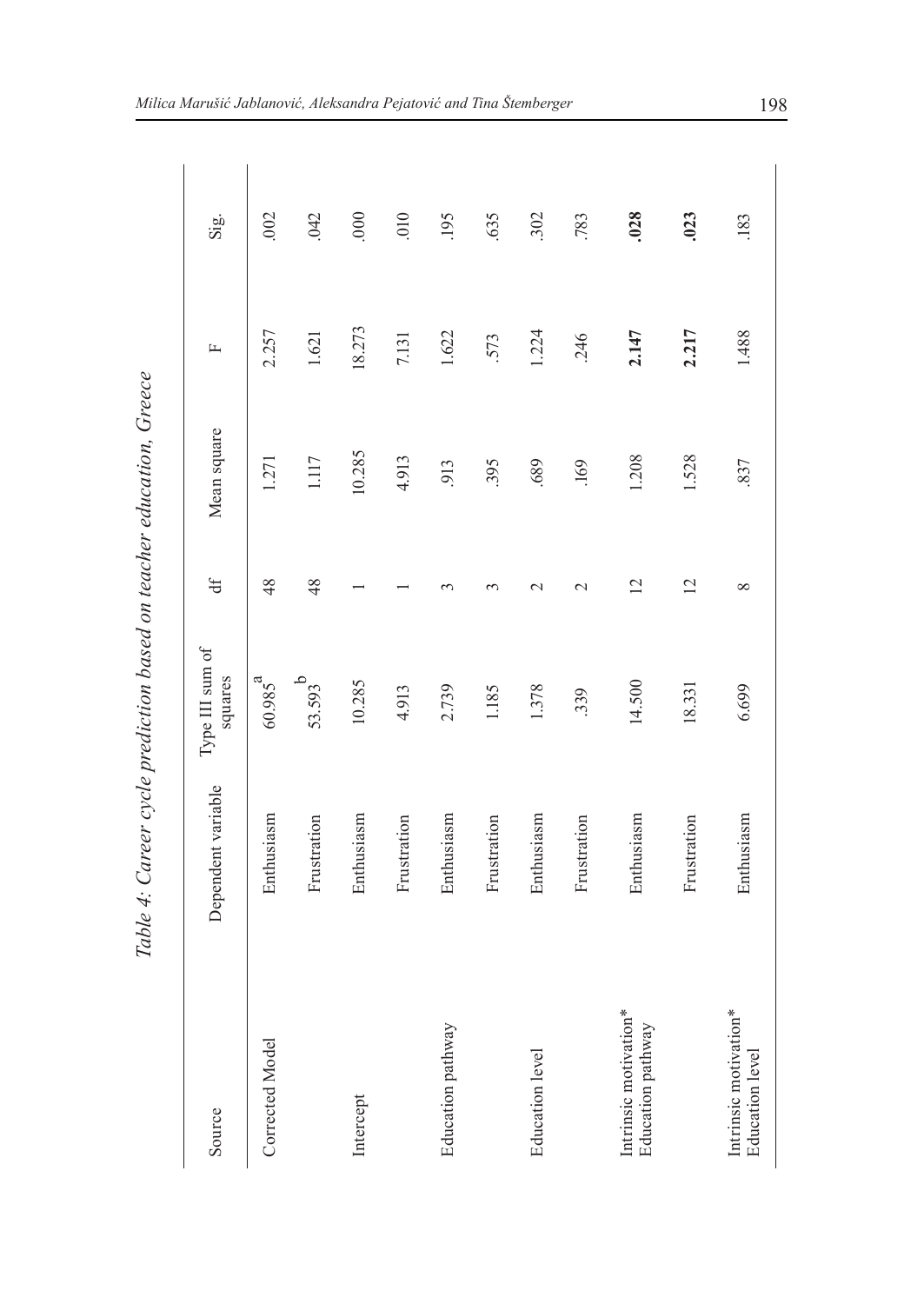|                                                                                                  | Frustration | 2.352  | $\infty$ | 294  | 427   | 900 |
|--------------------------------------------------------------------------------------------------|-------------|--------|----------|------|-------|-----|
| pathway<br>Educ. level * Educ.                                                                   | Enthusiasm  | 2.786  | 4        | .697 | 1.238 | 306 |
|                                                                                                  | Frustration | 3.064  | 4        | .766 | 1.112 | 360 |
| Error                                                                                            | Enthusiasm  | 30.957 | 55       | 563  |       |     |
|                                                                                                  | Frustration | 37.894 | 55       | 689  |       |     |
| Total                                                                                            | Enthusiasm  | 10.095 | 104      |      |       |     |
|                                                                                                  | Frustration | 94.638 | 104      |      |       |     |
| Corrected Total                                                                                  | Enthusiasm  | 91.942 | 103      |      |       |     |
|                                                                                                  | Frustration | 91.487 | 103      |      |       |     |
| Legend. a. R Squared=.663 (Adjusted R Squared=.369); b. R Squared=.586 (Adjusted R Squared=.224) |             |        |          |      |       |     |

| $\frac{1}{2}$<br>!<br>! |  |
|-------------------------|--|
| II<br>l                 |  |
| ļ                       |  |
| l                       |  |
| į<br>Ì<br>I<br>ı<br>Ì   |  |
| j                       |  |
|                         |  |
| í<br>l<br>ı             |  |
| ļ<br>ļ                  |  |
|                         |  |
| l<br>i                  |  |
|                         |  |
| ļ<br>ı<br>l             |  |
| I                       |  |
|                         |  |
| n n<br>ì                |  |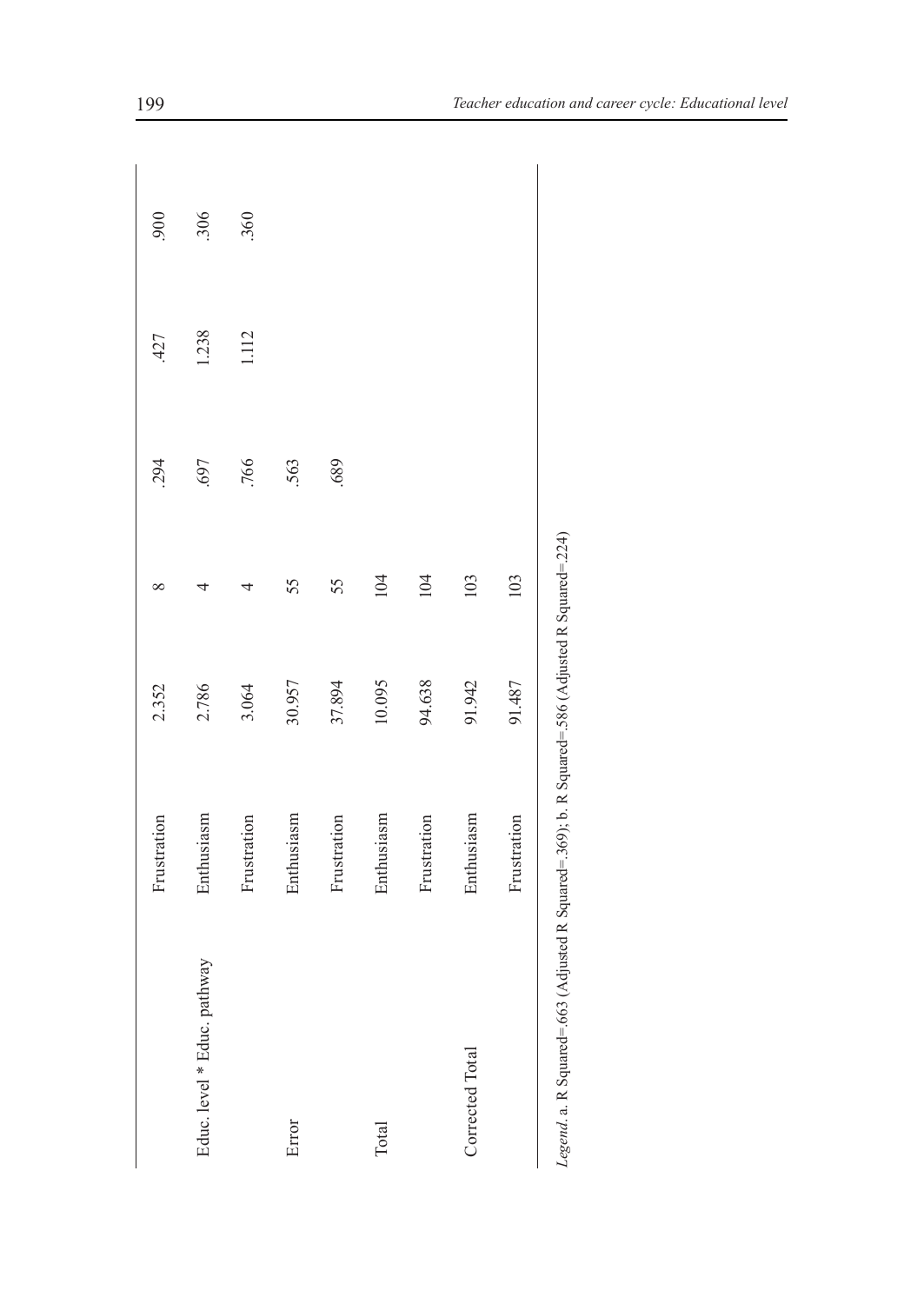Table 4 shows that neither the level of formal education, nor the pathway of that education, nor the interaction of those two factors are relevant to the two career cycle stages which, in fact, most clearly indicate the teachers' general attitudes to their profession. Hence, regardless of duration of teachers' studies – professional commitment and potential fluctuation do not differ, wherefore one cannot say that teachers with higher levels of education demonstrate more favorable characteristics of professional conduct. The same conclusion applies to the education pathway – the respondents demonstrated similar attitudes, regardless of whether they had been thoroughly prepared for teaching or had not attended a single teacher course. Finally, the interaction of these two variables cannot explain the variance in the career stage characteristics. Nevertheless, it transpired that the education pathway in interaction with the level of intrinsic motivation of career choice can explain the teachers' professional behaviors. The estimated effect size measured by eta squared was strong, achieving .319 for enthusiasm and .326 for career frustration. In order to understand how these two factors actually modify the teachers' work, the authors checked the correlation between motivation and the two stages of the career cycle of teachers with different education pathways.

A strong connection of intrinsic motivation and career development (renth.=.436, sig=.018; rfrust=-.569, sig=.001) was identified in the sample of teachers with the *non-teaching* educational pathway, who had not undergone any pedagogical training. On the other hand, their colleagues with one-year FPTE training have developed job attitudes independently of the reasons they had opted for a teaching career (renth.=.311, sig.=.159; rfrust=-.181, sig=.420). It seems that the lack of affinity for teaching has different meanings for the two groups of teachers. Unlike teachers with training, untrained teachers can start feeling dissatisfied, rethinking their career choice and risking burnout. On the other hand, stronger intrinsic motivation of career choice can facilitate further job satisfaction and commitment only in the group of teachers without training.

In the group of teachers with the *semi-teaching pathway,* the existence of intrinsic motivation encourages their more committed and agile attitude to teaching (renth.=.534, sig=.000). Its correlation with career frustration is significant at the level of .10 (rfrust=-.258, p=.095). Therefore, untrained teachers seem "more vulnerable" to an extent unless they have a genuine desire to do this job in comparison with both their colleagues with training and those who completed semi-teaching departments.

Finally, there is no evidence that intrinsic motivation is relevant to the subsequent professional development of individuals educated at teaching departments (renth.=.399, sig.=.224; rfrust= $-0.206$ , sig=.543). The causes can first be sought in a small number of respondents, which definitely requires further examination. However, these results allow the authors to assume that when individuals receive adequate preparation for teaching, their initial motivation to do the job plays a minor role in shaping their career cycle characteristics.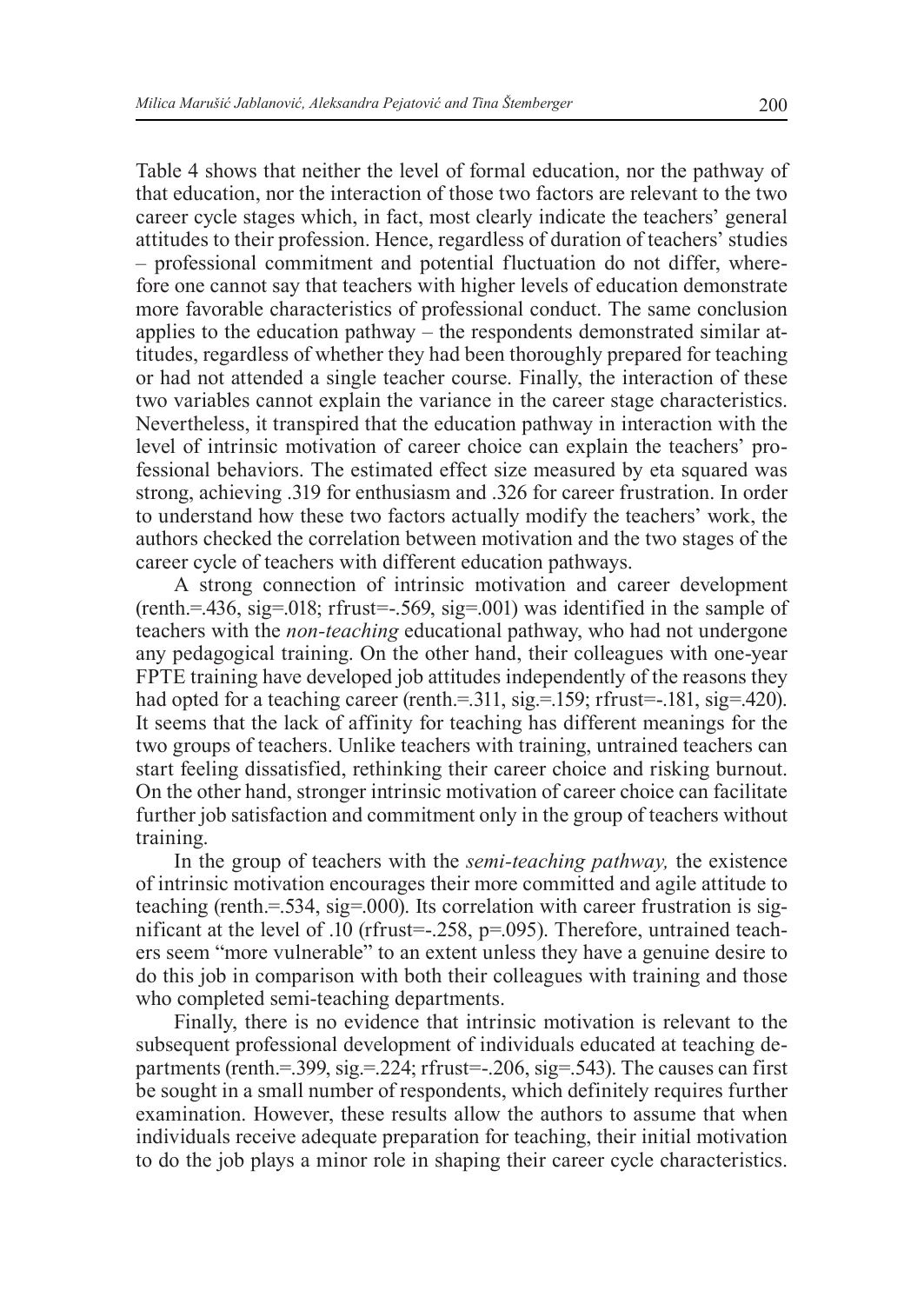Teachers with high and with lower motivation are equally far from job attrition or burnout.

# *Teacher education and career development – Serbian subsample*

The following results were obtained regarding the connection of the three independent variables and the two career development stages for the sample of teachers from Serbia.

| Source                                           | Dependent<br>Variable | Type III<br>Sum of<br>Squares | df             | Mean<br>Square | F     | Sig. |
|--------------------------------------------------|-----------------------|-------------------------------|----------------|----------------|-------|------|
| Corrected<br>Model                               | Enthusiasm            | a<br>37.886                   | 34             | 1.114          | 1.542 | .063 |
|                                                  | Frustration           | 31.277 <sup>b</sup>           | 34             | .920           | 1.068 | .399 |
| Intercept                                        | Enthusiasm            | .088                          | $\mathbf{1}$   | .088           | .122  | .728 |
|                                                  | Frustration           | .212                          | $\mathbf{1}$   | .212           | .246  | .621 |
| Education<br>pathway                             | Enthusiasm            | 2.943                         | $\overline{2}$ | 1.471          | 2.036 | .138 |
|                                                  | Frustration           | 6.813                         | $\overline{2}$ | 3.406          | 3.953 | .024 |
| Education<br>level                               | Enthusiasm            | .170                          | $\overline{2}$ | .085           | .117  | .889 |
|                                                  | Frustration           | 1,775                         | $\overline{2}$ | .888           | 1.030 | .362 |
| Intrinsic<br>motivation*<br>Education<br>pathway | Enthusiasm            | 4.184                         | 9              | .465           | .643  | .756 |
|                                                  | Frustration           | 8.228                         | 9              | .914           | 1.061 | .402 |
| Intrinsic<br>motivation*<br>Education<br>level   | Enthusiasm            | 3.876                         | 8              | .485           | .671  | .716 |
|                                                  | Frustration           | 2.374                         | 8              | .297           | .344  | .945 |
| Educ. level<br>* Educ.<br>pathway                | Enthusiasm            | 1.143                         | $\overline{2}$ | .571           | .791  | .457 |

*Table 5: Career cycle prediction based on teacher education, Serbia*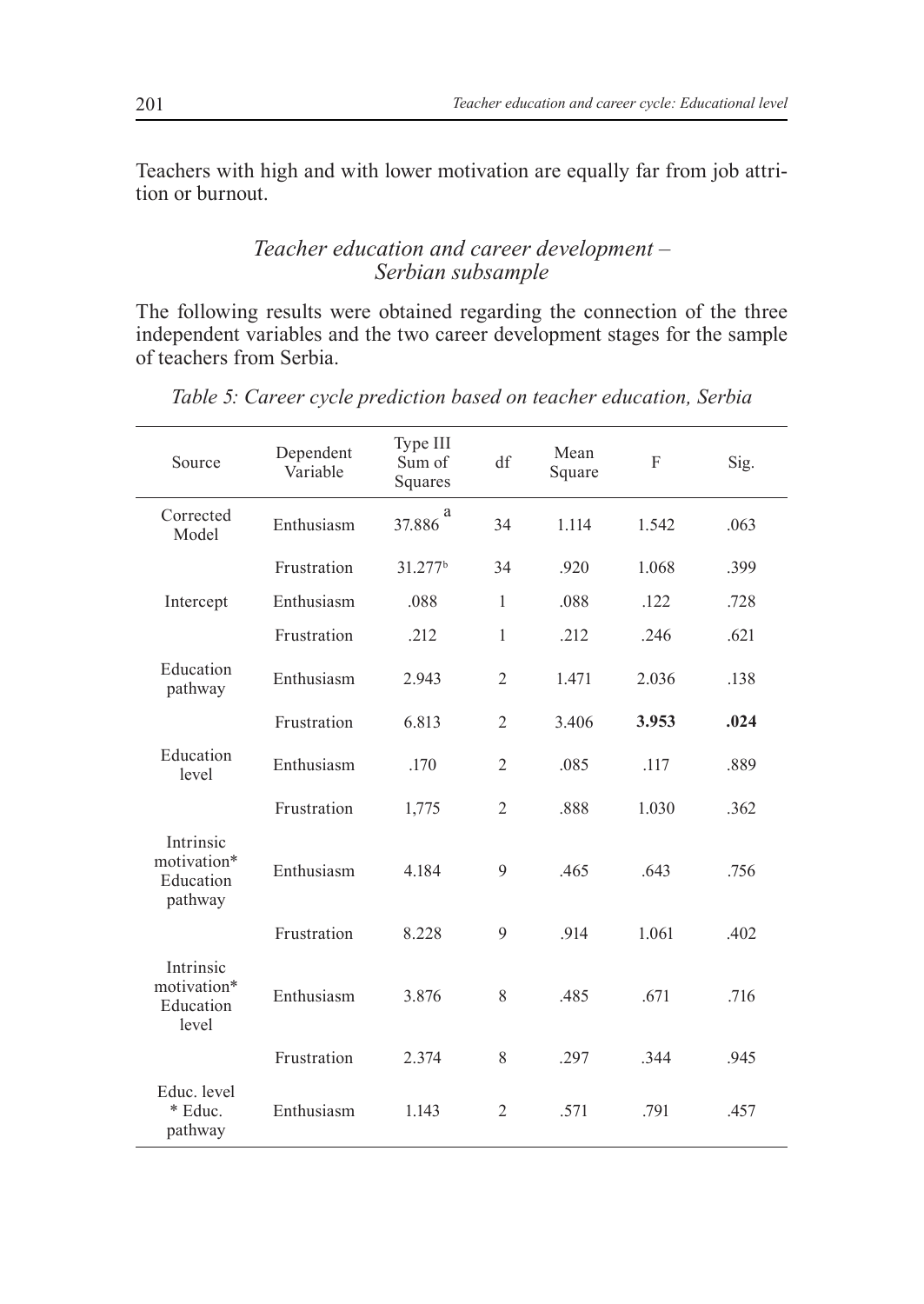|                    | Frustration | .261 | 2   | .131 | .152 | .860 |
|--------------------|-------------|------|-----|------|------|------|
| Error              | Enthusiasm  |      | 71  |      |      |      |
|                    | Frustration |      | 71  |      |      |      |
| Total              | Enthusiasm  |      | 106 |      |      |      |
|                    | Frustration |      | 106 |      |      |      |
| Corrected<br>Total | Enthusiasm  |      | 105 |      |      |      |
|                    | Frustration |      | 105 |      |      |      |

*Legend.* a. R Squared=.425 (Adjusted R Squared=.149); b. R Squared=.338 (Adjusted R Squared=.021)

As Table 5 shows, the level of formal education did not prove significant to the current attitude to the profession, neither as an independent predictor nor in interaction with other predictors. Therefore, the level of formal education, regardless of the field of that education, should not be considered a predictor of the teacher career cycle in terms of the two stages considered in this study. As for the education pathway of Serbian teachers, according to the post-hoc tests, its effects on *career frustration* should be ignored, since no significant differences were found. Also, education pathway interaction with intrinsic motivation does not have explanatory value over the career cycle, wherefore we can conclude that the analysis of variance in the Serbia subsample does not in any way corroborate that the development of teachers' careers depends on their education.

#### Discussion and Conclusion

In spite of the fact that some teachers qualified their university education as valuable, their statements indicating poor quality of such preparation and its insufficient applicability in practice predominated, often leading to the conclusion that all that can be learnt about this job can be learnt exclusively during practice, thus raising the issue of necessity of initial teacher education (Darling-Hammond, 2012). Despite the shortcomings of teacher education, numerous studies still suggest that teachers thoroughly prepared for the job during their education are more successful in their work with students, and that the teachers who had attended pre-service teaching programs are more likely to be efficient than the untrained teachers (Darling-Hammong, 2012).

The results of this study indicate that the education level the teacher has acquired is of no significance when the *enthusiastic and growing* and *career frustration* stages are concerned. Differences in dedication to the profession, further learning and extra-curricular activities or in job fatigue and potential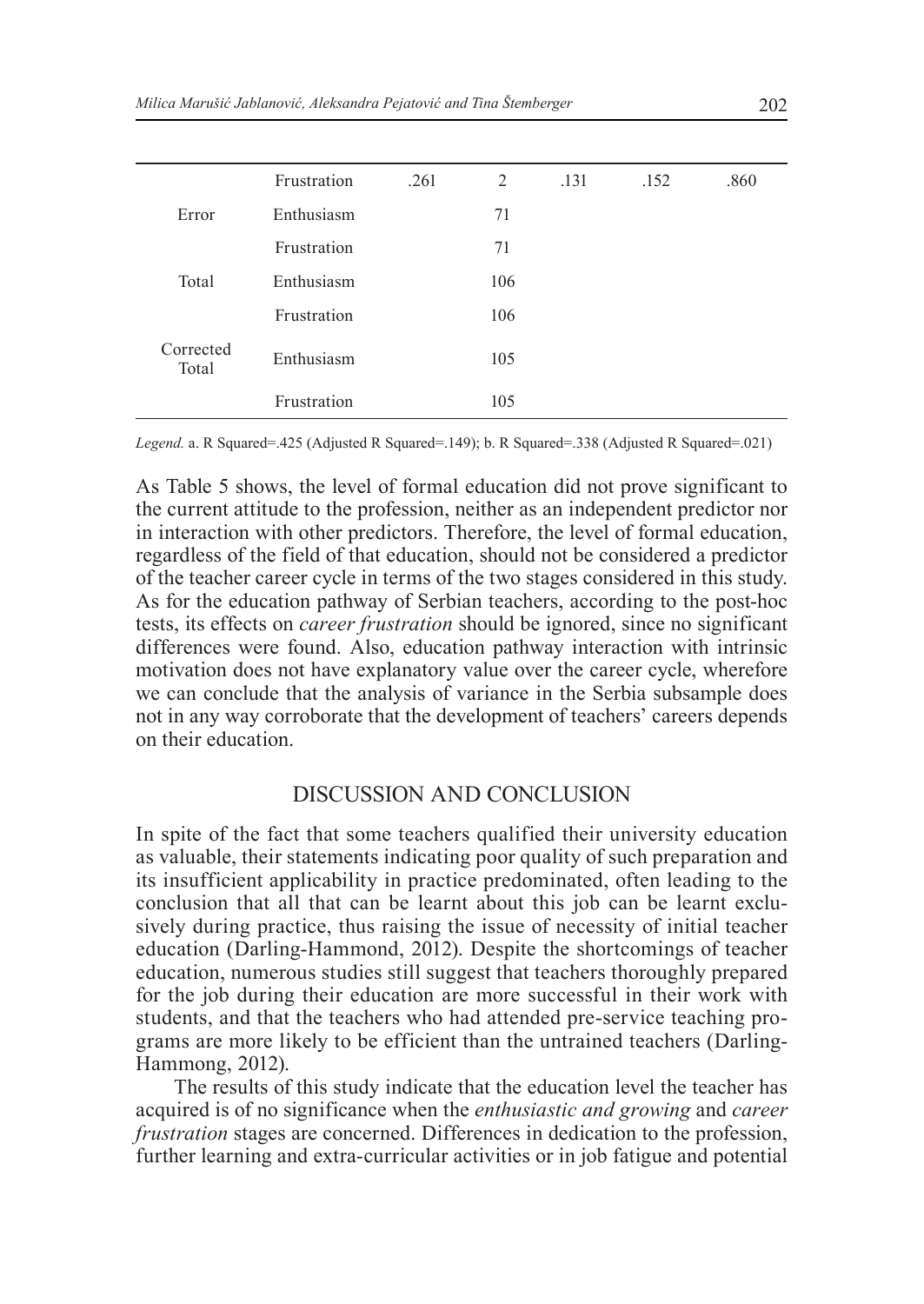fluctuation were not identified either in the Serbian or the Greek subsamples. The results imply that the teachers' professional commitment or involvement in extracurricular activities are not affected by their competences acquired through further formal education, despite their enhanced knowledge of specific scientific areas. This finding brings us back to the already considered achievement of full professional socialization at the level of bachelor studies, and also where individuals afterwards move to teaching. Furthermore, when it comes to teachers, the move from the world of education to the world of work should be enabled after the level of bachelor studies where the bachelor program includes adequate pedagogical preparation. This should actually be a transition point from pre-set to inset. Despotovi's conclusion after analyzing the process of professionalization in the field of adult education – that the "production" of teachers at master and doctoral levels is a response to education market rather than to labor market needs, – seems to be valid here as well (Despotović, 2010).

The education pathway, defined as *teaching, semi-teaching* and *nonteaching* (with two subgroups in Greece), was also not found to be a predictor of career characteristics. It is important to emphasize the small number of respondents belonging to the teaching pathway, which might be the reason for the statistical insignificance of the differences. As per the interaction of education level and pathway, the results point to the lack of effects in both countries. Nevertheless, when it comes to the effects of intrinsic motivation and education pathway interaction, a different picture is obtained in the participating countries. In Greece, motivation actually has the strongest impact on the career of teachers, who had not attended any academic courses on teaching. The teachers educated at specialized teacher training faculties and those with one-year pedagogical preparation developed their attitudes towards their job independently from their initial motivation to opt for the profession. Therefore, the teachers with overall academic preparation can be considered more resilient and less prone to attrition in case they had not been initially intrinsically motivated to become teachers. This can be explained by the fact that adequate teacher preparation can partially compensate for weaker genuine motivation to become a teacher, probably through changes of teacher self-efficacy*.* Teachers' self-efficacy is understood as their beliefs about personal capabilities to achieve the desired results in the classroom, even for the unmotivated and difficult students (Bandura, 1977 according to Zhang, Wang, Losinski & Katsiyannis, 2014). High self-efficacy contributes to motivation and more permanent commitment in the teaching profession (Yeo, Ang, Chong, Huan & Quek, 2008). By preparing candidates with a strong sense of self-efficacy, confident in their teaching skills and their ability to succeed with challenging classrooms, teacher education can facilitate job commitment and contribute to auspicious career development.

It would definitely be interesting to explore further this type of substitution of motivation by developed competences, or, perhaps, by professional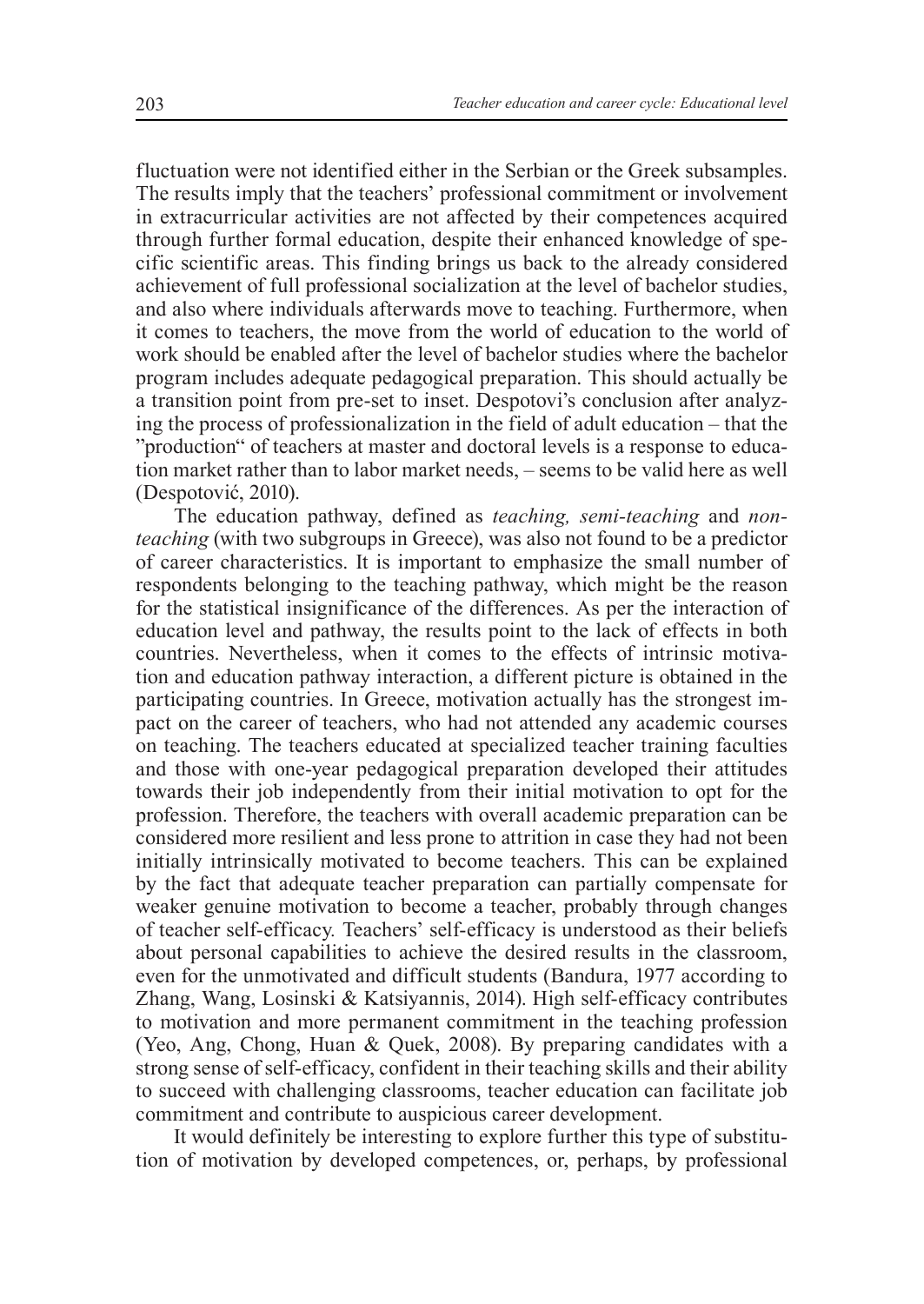socialization and stronger self-efficacy enhancing professional commitment. Either way, the results obtained on the Greek subsample can be interpreted as confirmation of the effects of teacher education, which is in line with previous studies (Betts, Rueben & Dannenberg, 2000; Wilson, Floden & Ferrini-Mundy, 2001). The study also indicates that it is recommendable to include the career choice motivation in order to grasp the whole picture of these effects.

A concerning result of the research is the one pointing to the lack of effects of the teacher education pathway in the Serbian subsample since it may be indicative of the poorer quality of teacher preparation. The results concerning the teaching pathway should be treated with caution due to the small number of respondents. Still, the obtained results do indicate that we should not expect of teachers prepared at philosophy, philology or physical education faculty departments offering several teaching courses to be more committed to their job, invest more efforts in developing their teaching skills, experiment with new methods, or remain loyal to this profession more than any teacher with a diploma obtained at the faculties of law, medicine or economy. Therefore, since the career stage and commitment were found to be important for teacher effectiveness (Day *et al*., 2006), we cannot expect different teaching outcomes from teachers with different education levels or pathways. Furthermore, we can conclude that the changes in the teacher education system were necessary, since individual characteristics, like intrinsic motivation of career choice, remain important predictors of job-related behavior during one's career (Marušić, 2014), unlike systematic efforts to prepare teaching candidates made at the state level at the moment. Therefore, further research should focus on the effects of newly formed educational pathways on career cycle features. Bearing in mind the observed links (or lack of them) between the variables, the obtained results undoubtedly indicate the need for more detailed consideration and research as well as for comparison of the effects of different teacher preparation systems, as well as of different indicators of teacher career development and commitment.

## *References*

- Betts, J. R., Rueben, K. S. & Danenberg, A. (2000). *Equal resources, equal outcomes? The distribution of school resources and student achievement in California*. San Francisco: Public Policy Institute of California.
- Darling-Hammond, L. (2000). How teacher education matters. *Journal of Teacher Education*, *51*(3),166–173.
- Darling-Hammond, L. Holtzman, D., Gatlin, S. & Vasquez Heilig, J. (2005). Does teacher preparation matter? Evidence about teacher certification, teach for America, and teacher effectiveness. *Education policy analysis archives*, 13, 42. Doi: dx.doi.org/10.14507/epaa. v13n42.2005.
- Darling-Hammond, L. (2012). *Powerful teacher education: Lessons from exemplary programs.* San Francisco: John Wiley & Sons.
- Day, C., Stobart, G., Sammons, P., Kington, A., Gu, Q., Smees, R. & Mujtaba, T. (2006). *Variations in teachers' work, lives and effectiveness.* Research Report NO 743. Not-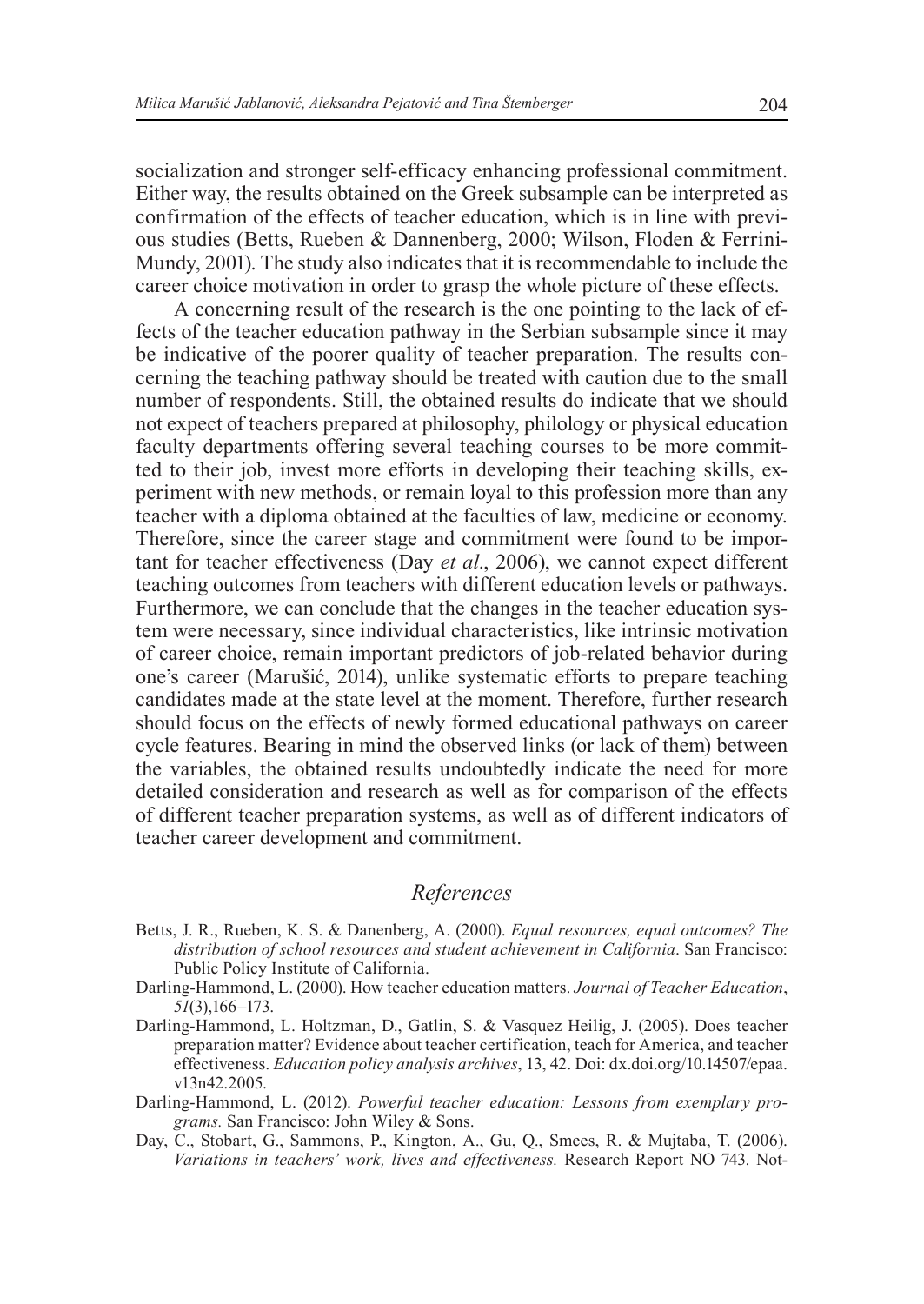tingham: School of Education, University of Nottingham & London: London Institute of Education.

Despotović, M. (2010). Professionalization of adult education – between public and scientific (non)recognition. In S. Medić, R. Ebner & K. Popović (Eds.), *Adult education: The response to global crisis strengths and challenges of the profession* (pp. 47–71). Belgrade: Department of Pedagogy and Andragogy, Faculty of Philosophy, University of Belgrade; Institute for Pedagogy and Andragogy, Faculty of Philosophy, University of Belgrade; European Association for Education of Adults, Brussels: Adult Education Society.

- Fessler, R. & Christensen, J. (1992). Teacher career cycle: *Understanding and guiding the professional development in education* (pp. 171–192). New York: Teachers College.
- Fessler, R. (1995). Dynamics of teacher career stages. In T. Guskey & M. Huberman (Eds.), *Professional development in education, new paradigms and practices* (pp. 171–192)*.* New York: Teachers College, Columbia University.
- Lynn, S. K. & Woods, A. M. (2010). Following the yellow brick road: A teacher's journey along the proverbial pathway. *Journal of Teaching in Physical Education, 29*, 54–71.
- Makela, K., Hirvensalo, M. & Whipp, P. (2014). Should I stay or should I go? Physical education teachers' career intentions. *Research Quarterly for Exercise and Sport, 85*, 234– 244.
- Meister, D. G. & Ahrens, P. (2011). Resisting plateauing: Four veteran teachers' stories. *Teaching and Teacher Education*, *27*(4), 770–778.
- Marušić, M. (2013). *Sistemi obrazovanja nastavnika i modeli njihovog profesionalnog razvoja – komparativna analiza Srbije i Grčke* (Odbranjena doktorska disertacija). Beograd: Filozofski fakultet Univerziteta u Beogradu.
- Marušić, M. (2014). Da li je intrinzička motivacija profesionalnog izbora značajna za kasniji profesionalni razvoj nastavnika? *Psihologija*, *47*(4), 449–464.
- Marso, R. & Pigge, F. (1997). A longitudinal study of persisting and nonpersisting teachers' academic and personal characteristics. *Journal of Experimental Education*, *65*(3) 243–254.
- Mullis, I. V. S., Martin, M. O. & Loveless, T. (2016). *20 Years of TIMSS: International trends in mathematics and science achievement, curriculum, and instruction.* Chestnut Hill, MA: TIMSS & PIRLS International Study Center, Boston College.
- *Νόμος* 3848/2010, Εφημερίς της Κυβερνήσεως της Ελληνικής Δημοκρατίας 71/2010. (Law on Improvement of the Role of Teachers 3848/2010:, FEK – Official Gazette 71 Α΄/19.5.2010.)
- Rots, I., Aelterman, A., Devos, G. & Vlerick, P. (2010). Teacher education and the choice to enter the teaching profession: A prospective study. *Teaching and Teacher Education*, *26*(8), 1619–1629.
- *Standardi kompetencija za profesiju nastavnika i njegovog profesionalnog razvoja*, Službeni glasnik 5/2011 (*Standards of Competencies for The Profession of Teachers and Their Professional Development,* Official Gazette, 5/2011).
- Watt, H. M. G. & Richardson, P. (2008). Motivations, perceptions, and aspirations concerning teaching as a career for different types of beginning teachers*. Learning and Instruction 18*, 408–428.
- Wilson, S. M., Floden, R. & Ferrini-Mundy, J. (2001). *Teacher preparation research: Current knowledge, gaps, and recommendations. A research report prepared for the U.S. Department of Education*. Seattle: Center for the Study of Teaching and Policy, University of Washington.
- Yeo, L. S., Ang, R. P., Chong, W. H., Huan, V. S. & Quek, C. L. (2008). Teacher efficacy in the context of teaching low achieving students. *Current Psychology*, *27*, 192–204.
- *Zakon o osnovama sistema obrazovanja i vaspitanja,* Službeni glasnik, 72/2009. (*Education System Law,* Official Gazette, 72/2009).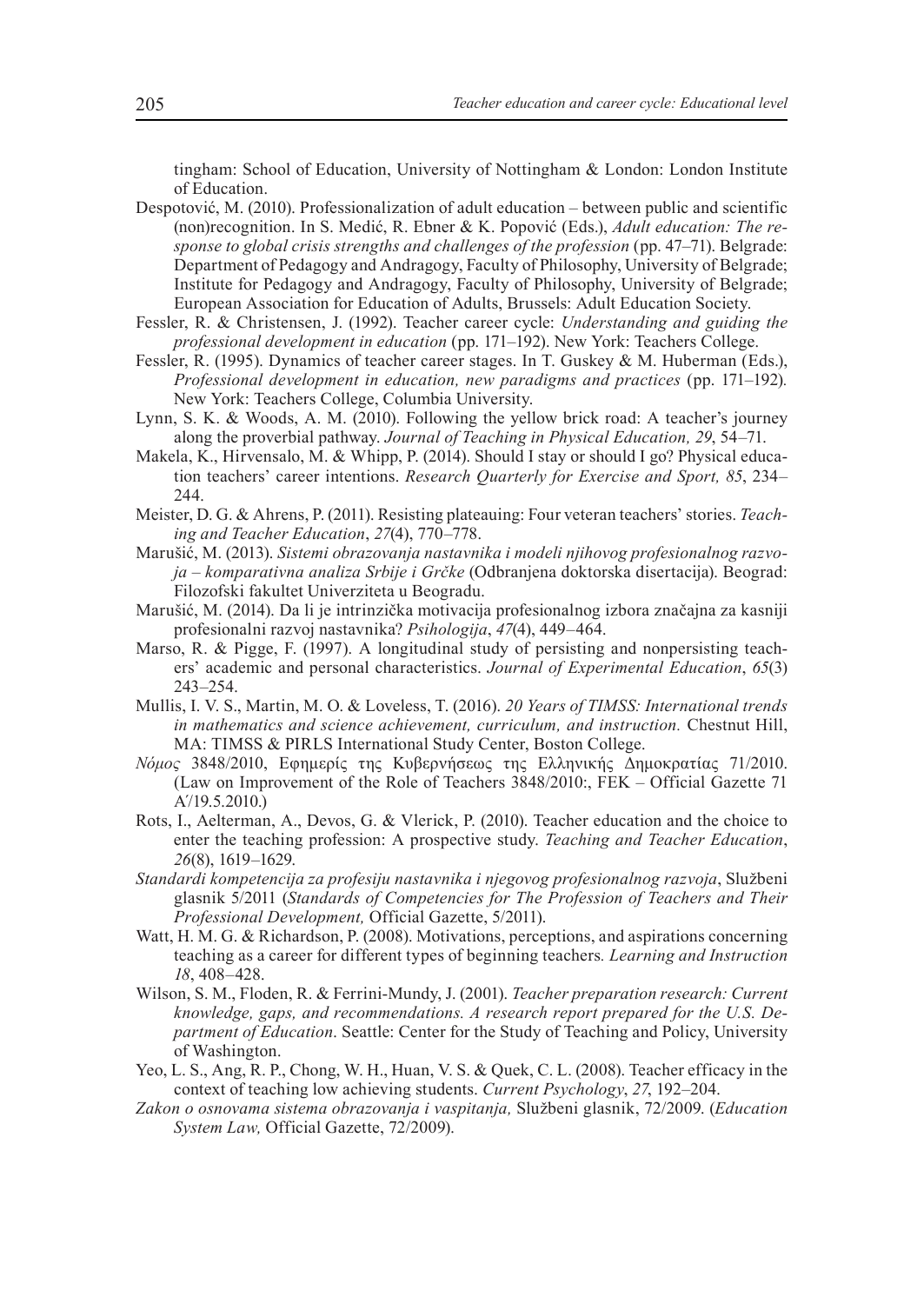Zhang, D., Wang, Q., Losinski, M. & Katsiyannis, A. (2014). An examination of preservice teachers' intentions to pursue careers in special education. *Journal of Teacher Education*, *65*(2), 156–171.

Примљено 3.4.2018; прихваћено за штампу 25.7.2018.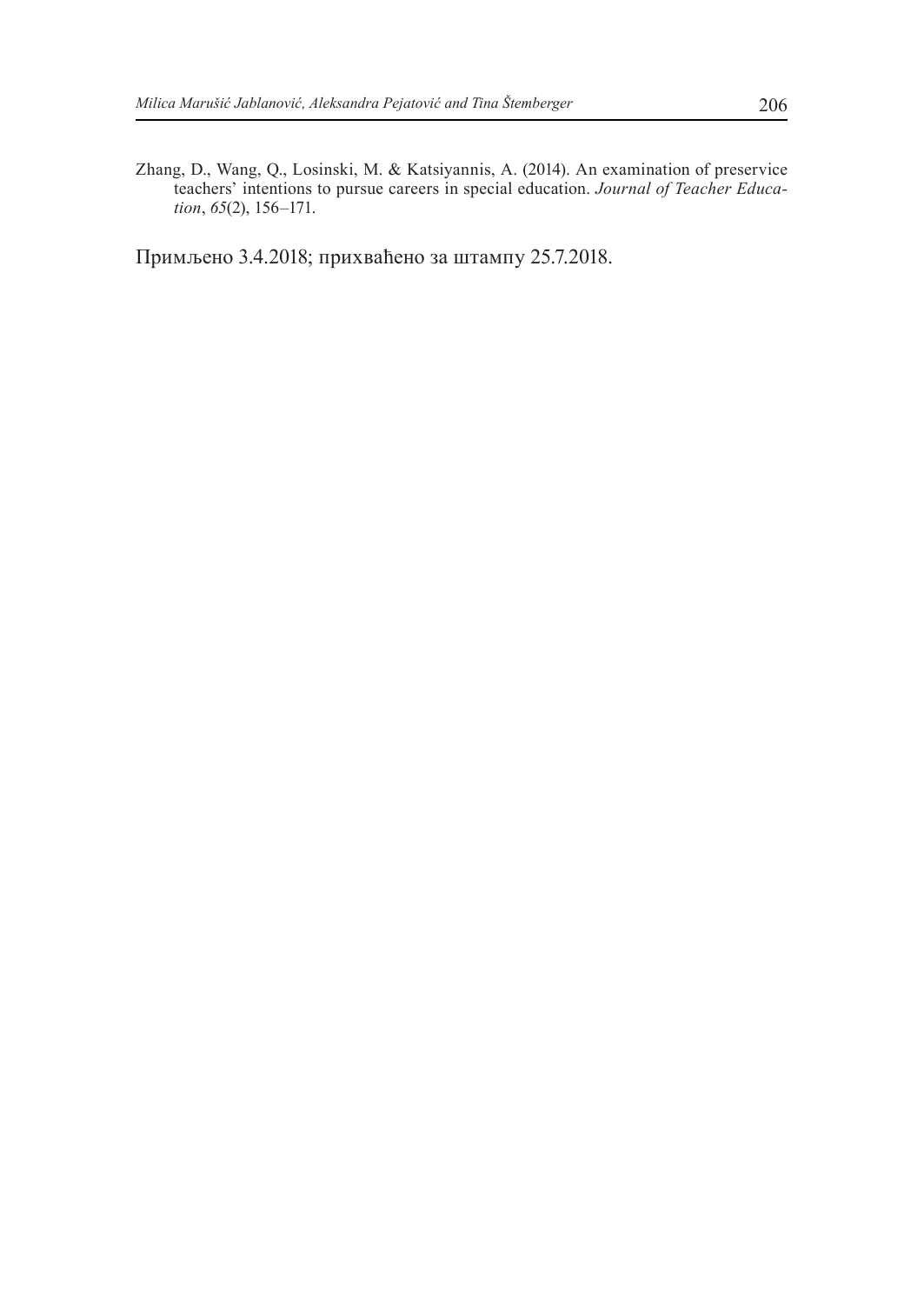### ОБРАЗОВАЊЕ НАСТАВНИКА И ЊИХОВ КАРИЈЕРНИ ЦИКЛУС: ЕФЕКТИ НИВОА И ПУТЕВА ОБРАЗОВАЊА У СРБИЈИ И ГРЧКОЈ

*Милица Марушић Јаблановић* Институт за педагошка истраживања, Београд, Србија

*Александра Пејатовић* Филозофски факултет Универзитета у Београду, Србија

*Тина Штембергер* Универзитет у Приморскем, Копар, Словенија

#### *Апстракт*

С обзиром на значај рада наставника као и његове ефикасности, ауторке су се определиле да проуче како образовање наставника одређује њихово професионално понашање у терминима ентузијазма и раста и каријерне фрустрације, у Србији и Грчкој. Испитиван је значај образовног нивоа и образовног пута у међусобној интеракцији и у интеракцији са унутрашњом мотивацијом професионалног избора. Спроведено је анкетно истраживање. Упитник је задат пригодном узорку од 213 наставника средњих школа. Резултати показују да се карактеристике каријере наставника не разликују с обзиром на ниво формалног образовања и ауторке закључују да је транзиција у свет рада могућа након завршених основних студија, у случају да основне студије укључују и адекватну педагошку припрему. Пут образовања је статистички значајно повезан са унутрашњом мотивацијом на узорку грчких наставника. Наставници који су прошли темељнију припрему за рад у настави развили су однос према послу независан од мотивације која их је определила за наставничку каријеру. Налаз о мањем значају иницијалне мотивације може да се протумачи као могућност компензовања нижег нивоа мотивације развијањем наставничких компетенција, односно поспешивањем самоефикасности кроз образовање наставника. На узорку наставника из Србије нису пронађени докази о ефектима припреме наставника, што указује на то да се од наставника који су се образовали различитим путевима у оквиру старих системских решења, не може очекивати различит однос према послу.

*Кључне речи*: образовање наставника, фаза ентузијазма и раста, фаза каријерне фрустрације, Србија и Грчка, компаративно истраживање.